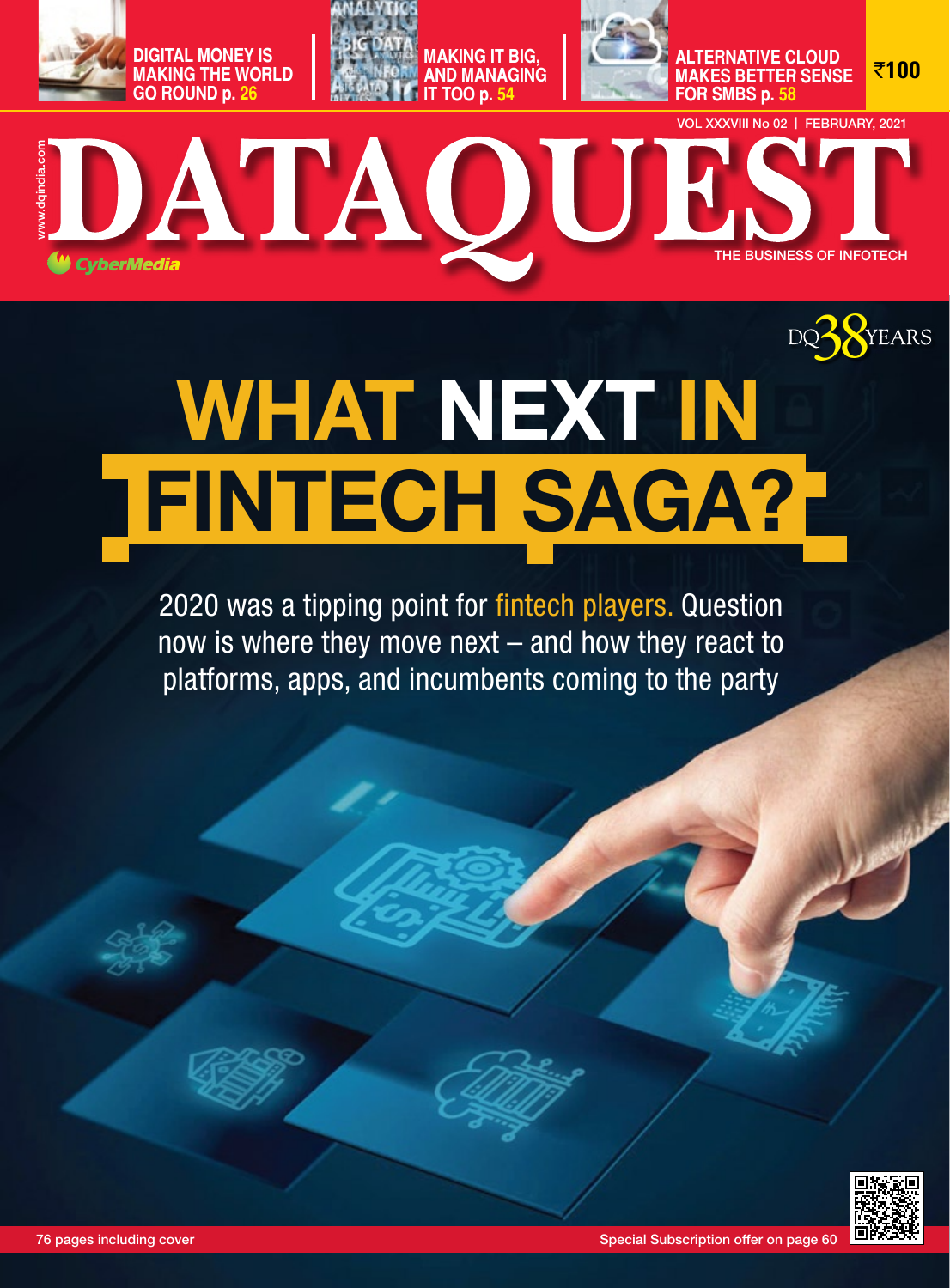# Scaling up UCB cybersecurity practices

Taking the RBI guideline forward, UCBs can draft their own technology vision framework to enhance cybersecurity measures

The banking, financial services and insurance (BFSI)<br>sector has been witnessing dramatic changes in<br>technology. Digitisation of services in banks and<br>insurance organisations has led to accumulation<br>of big data, making the he banking, financial services and insurance (BFSI) sector has been witnessing dramatic changes in technology. Digitisation of services in banks and insurance organisations has led to accumulation actors. The monumental growth in online banking in India and the steady growth of cashless transactions have brought to light the urgency for strengthening cybersecurity postures. Apart from banks, banking consumers are also vulnerable to cyber threats like malware, formulated to steal confidential financial credentials. The increasing need for quicker BFSI transactions, especially the ones dealing with across the border, is under cybercriminals' scanners.

The security threats on BFSI have increased manifold and taken critical turns to affect these organisations. And one of the primary factors is the increasing workload on the cloud, as most of the enterprises have already or are undergoing rapid digital transformation. As per industry estimates, Coronavirus has been blamed for a 238% rise in attacks on banks globally, and if we go by the Kaspersky Security Network (KSN) report, the number of local cyber threats detected and blocked in India from January to March last year is 52,820,874.

The need to rapidly relocate to the Infrastructure as a service (IaaS) cloud ecosystem has brought newer risks that are created from the misconfiguration of access points. Organisations have opted for third-party integrations to sustain the required IT environment to assist online banking. And while deploying multi-vendor solutions, enterprises may sometimes have various vendors stationed across their environment. This obviously leads to integration inadequacy, making enterprises face the unwanted scenario of data forfeiture.



# RBI'S FOCUS ON STRENGTHENING UCB CYBERSECURITY

Public sector banks (PSBs) and urban cooperative banks (UCBs) across the board underwent massive centralisation in the past year. However, all of them had to keep pace with the increasing demand for speed and comfort. Unless they followed a strict protocol and focused on security, integration gaps could have left security postures broken and vulnerable.

This is one of the reasons why the RBI introduced a vision framework to enhance the cybersecurity measures